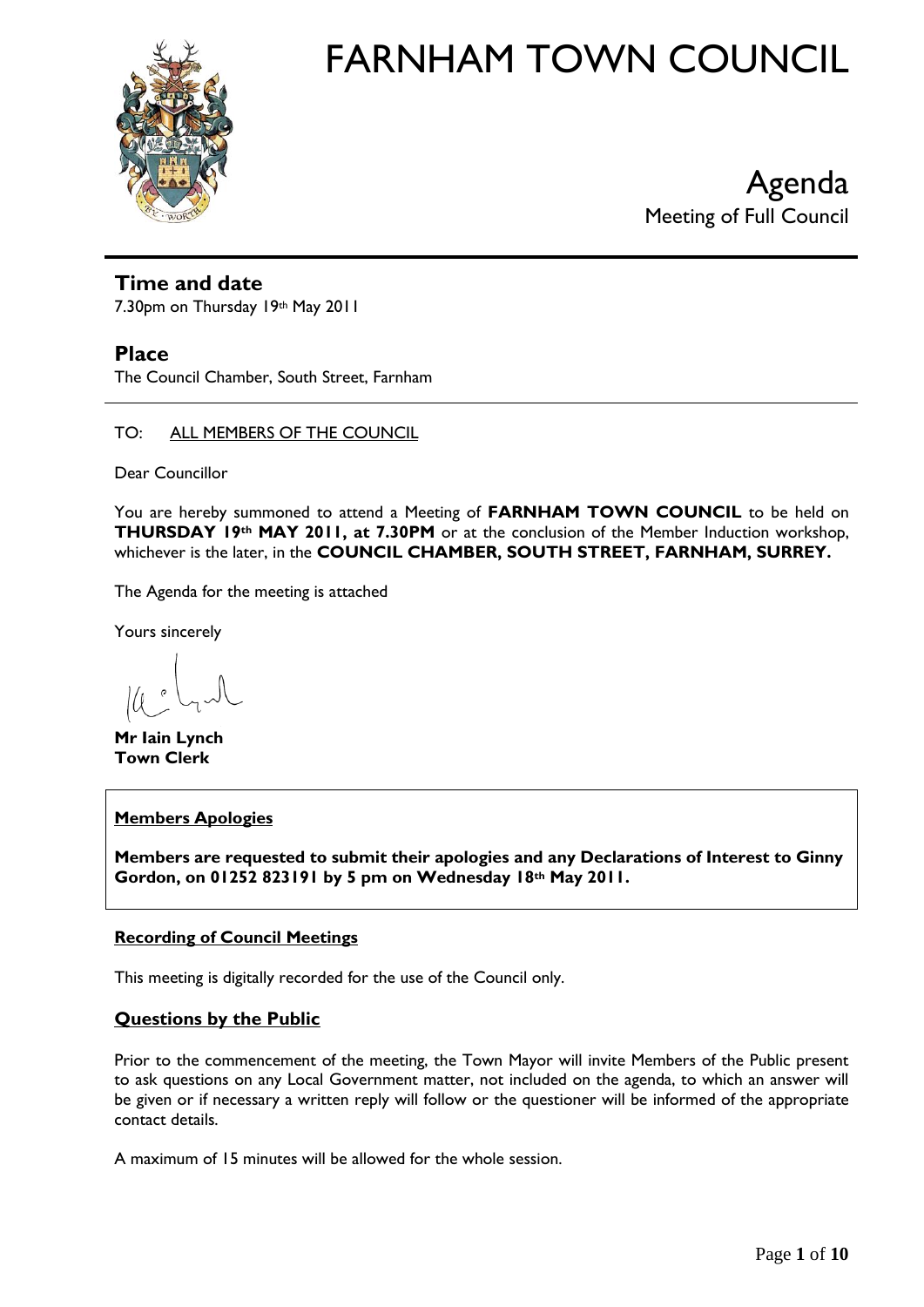

Agenda Meeting of Full Council

# **Time and date**

7.30pm on Thursday 19 May 2011 (or at the conclusion of the Members' Induction workshop whichever is the later).

# **Place**

The Council Chamber, South Street, Farnham

### **1 Apologies**

To receive apologies for absence.

### **2 Disclosure of Interests**

To receive from members, in respect of any items included on the agenda for this meeting, disclosure of any personal or prejudicial interests in line with the Town Council's Code of Conduct and gifts and hospitality in line with Government Legislation.

*NOTES:*

- *(i) Members are requested to make declarations of interest, by 5pm on Wednesday 18 May 2011. Alternatively, Members should complete the relevant form and hand to the Town Clerk before the start of the meeting.*
- *(ii) Members are reminded that if they declare a prejudicial interest they must leave immediately after having made representations, given evidence or answered questions and before any debate starts unless he/she has obtained dispensation from the Standards Committee.*

#### **3 Minutes**

To approve the Minutes of the meeting held on May 12<sup>th</sup> 2011 attached at **Appendix A** 

#### **4 Statements by the Public**

The Town Mayor to invite members of the public present, to indicate on which item on the agenda if any, they would like to speak.

At the discretion of the Town Mayor, those members of the public, **residing or working** within the Council's boundary, will be invited to speak forthwith, in relation to the business to be transacted at the meeting for a maximum of 3 minutes per person or 15 minutes overall.

#### **5 Town Mayor's Announcements**

To receive the Town Mayor's announcements.

#### **Part 1 – Items for Decision**

#### **6 Appointment of a Leader or Spokesperson of the Council**

A Leader or Spokesperson of the Council may be appointed at the Annual Council Meeting (with responsibilities set out at Standing Order 57(j)) and if no appointment is made, the role of Spokesperson for the Council will be undertaken by the Lead Member of the Corporate Development and Audit Working Group.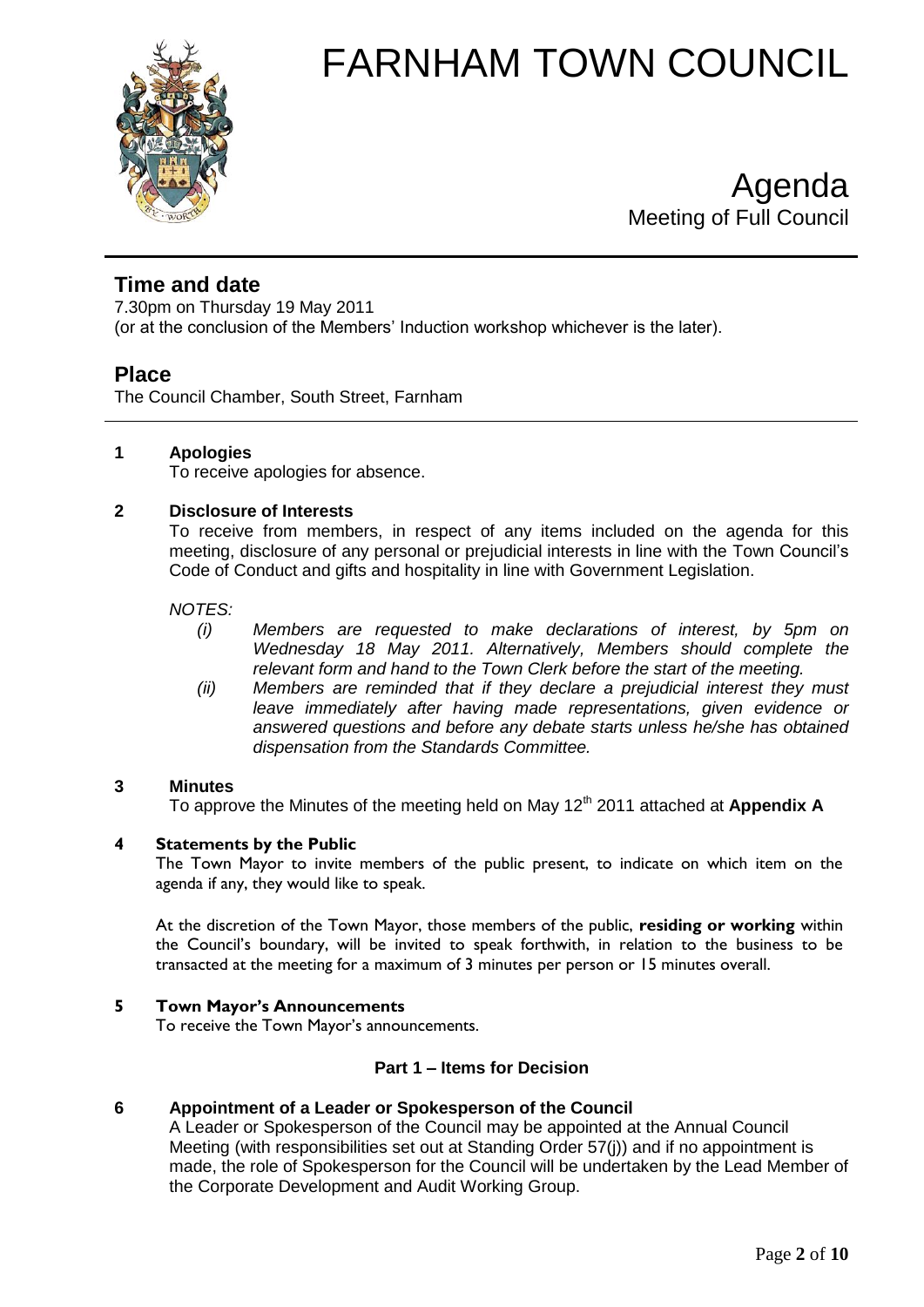#### **7 Appointment to Working Groups and Planning Consultative Group**

To consider the Appointment of Members to Working Groups and the Planning **Consultative Group. Report attached at <b>Appendix B. Appendix B.** 

#### **8 Appointment to Outside Bodies**

To consider the Appointment of Members to Outside Bodies. Members have been asked to express preferences and a table indicating Members' interests will be circulated once preferences have been received and if necessary, a vote will take place for each appointment.

### **9 Service to Farnham Awards Selection Panel**

To consider the appointment of two Members of Farnham Town Council to the selection panel of the Farnham Awards Panel.

This panel is chaired by the Farnham Town Mayor.

#### **10 Appointment of Representatives to attend Planning Site Inspections**

To delegate to the Planning Consultative Group to appoint 2 members from the Planning Consultative Group for the municipal year 2011/2012 to attend site inspections held by Waverley Borough Council.

13 May 2011

Note: The person to contact about this agenda and documents is The Town Clerk, Farnham Town Council, South Street, Farnham, Surrey. GU9 7RN. Tel: 01252 712667

Membership: Councillors Jill Hargreaves (Town Mayor), Stephen Hill (Deputy Town Mayor), David Attfield, David Beaman, Patrick Blagden CBE, Carole Cockburn, Pat Frost, Carlo Genziani, Sam Hollins-Owen, Graham Parlett, Jessica Parry, Julia Potts, lennifer O'Grady, Stephen O'Grady, Susan Redfern, Jeremy Ricketts, Roger Steel, John Ward

Distribution: Full agenda and supporting papers to all Councillors (by post) Agenda only by email to all Councillors.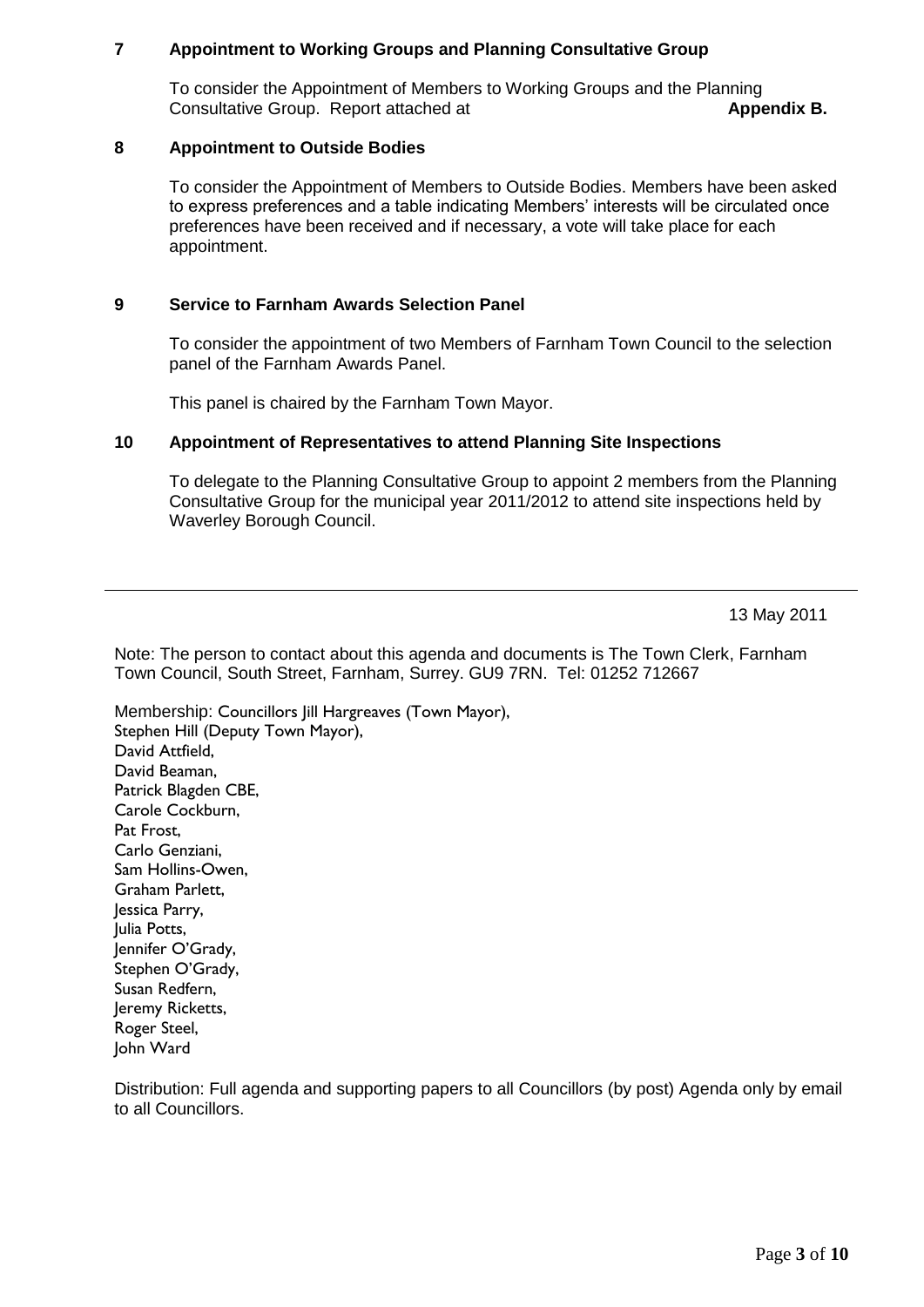



## **Time and date**

7.00pm on Thursday 12th May 2011

### **Place**

The Council Chamber, South Street, Farnham

#### **Councillors**

- \* John Ward (Town Mayor for items  $1 - 4$ )
- \* Jill Hargreaves (Town Mayor items 5 onwards)
- Stephen Hill (Deputy Town Mayor)
- \* David Attfield
- \* David Beaman
- \* Patrick Blagden CBE
- \* Carole Cockburn
- \* Pat Frost
- \* Carlo Genziani
- Sam Hollins-Owen
- \* Graham Parlett
- \* Jessica Parry
- Julia Potts
- \* Jennifer O'Grady
- \* Stephen O'Grady
- Susan Redfern
- Jeremy Ricketts
- \* Roger Steel
- \* Present
- A Apologies for absence

#### **Officers Present:**

Iain Lynch (Town Clerk) Kevin Taitt (Outside Services Team Leader) Ginny Gordon (Administrator/PA to Mayor)

C 001/11 APOLOGIES FOR ABSENCE All Councillors were in attendance.

#### C 002/11 MINUTES

The Minutes of the Farnham Town Council Meeting held on Thursday 21th April 2011 (open and confidential) were agreed and signed by the Town Mayor as a correct record.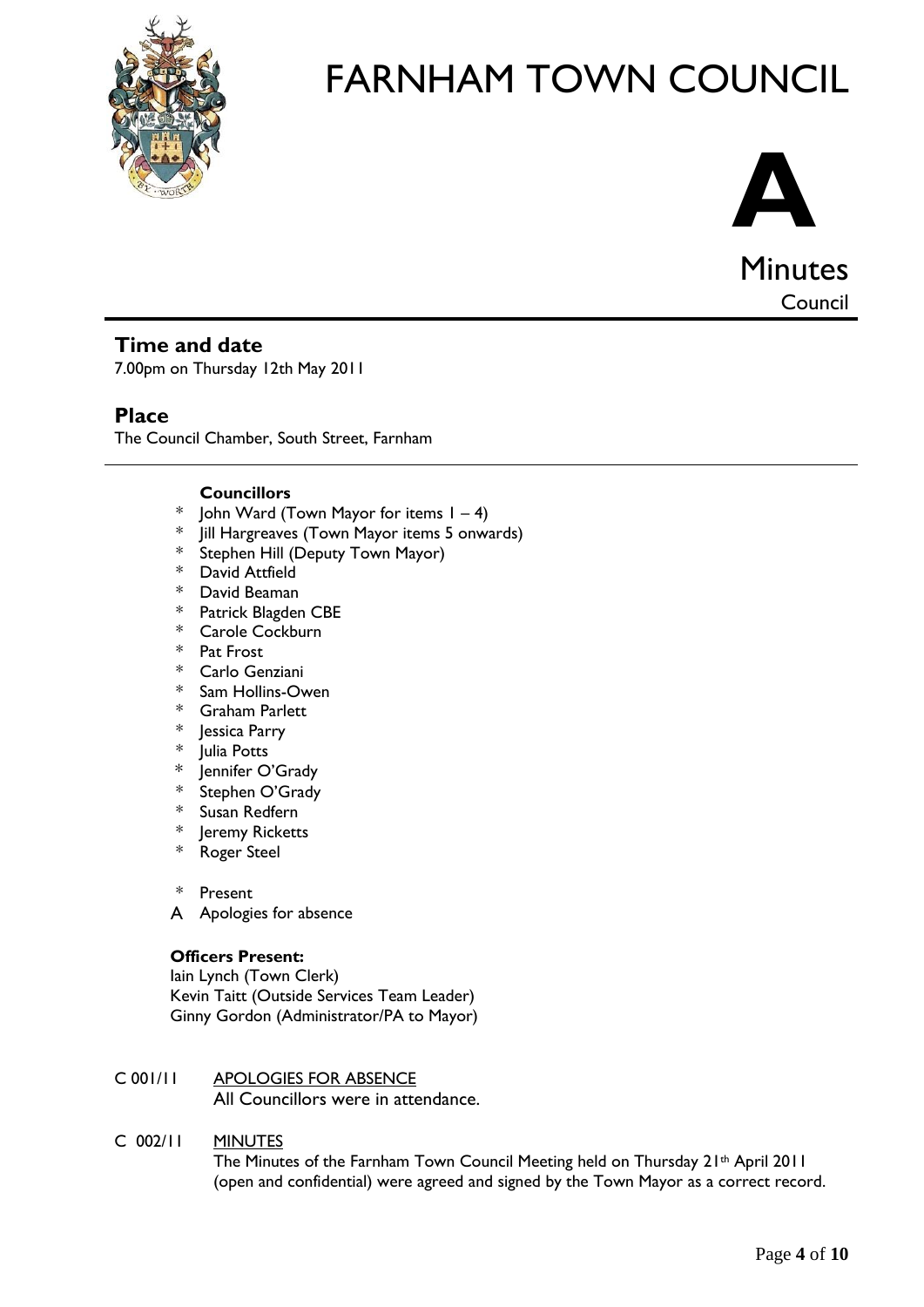#### C 003/11 DISCLOSURE OF INTERESTS

There were no disclosures of interest relating to items on the agenda.

#### C 004/11 ELECTION OF TOWN MAYOR

Cllr David Attfield proposed and Cllr Julia Potts seconded that Councillor Jill Hargreaves be elected Town Mayor for the Municipal Year 2011/2012. There were no other nominations.

RESOLVED: That Cllr Jill Hargreaves be elected Town Mayor of Farnham for the Municipal Year 2011/2012.

Cllr Ward invested Cllr Hargreaves with the Chain and Badge of Office.

C 005/11 THE TOWN MAYOR TO MAKE DECLARATION OF ACCEPTANCE OF OFFICE Having been invested with the Chain and Badge of Office, Cllr Jill Hargreaves made her Declaration of Acceptance of Office and continued with the duties of the Mayor.

#### C 006/11 THE TOWN MAYOR'S SPEECH OF ACCEPTANCE The Town Mayor thanked councillors for electing her to the position of Mayor and said that it was an honour to serve the people of Farnham which she would do to the best of her ability.

The theme of the Mayoral year will be Community. Farnham is blessed with many organisations and groups of people – charitable and otherwise - who play their part to help people who are less fortunate or who find life difficult without some kind of support. Many organisations go unnoticed or struggle to find funds to carry out their work. The Mayor invited any such groups who felt she could help raise their public awareness to contact the civic office at Farnham Town Council and she would endeavour to help in any way she could.

The Mayor said there are so many worthy causes to support for the Mayoral Charity Appeal but she had settled on Farnham Assist as it fitted so well with her theme of Community. Farnham Assist helps those who are elderly, alone or housebound and has a drop-in centre in Borelli Yard where people can get information on a wide variety of subjects or just pop in for a coffee. Other activities in clued taking people on outings, running courses on how to use computers or arranging special events at Christmas. The Mayor said that her Charity Appeal would raise money for these activities and the running of the drop-in centre and she invited councillors and others to support her in her endeavours for the charity.

#### C 007/11 ELECTION OF DEPUTY TOWN MAYOR

Cllr Roger Steel proposed and Cllr Jennifer O'Grady seconded that Cllr Stephen Hill be elected Deputy Town Mayor for the Municipal Year 2010/11. There were no other nominations.

RESOLVED: That Cllr Stephen Hill be elected Deputy Town Mayor for the Municipal Year 2011/2012.

Cllr Jill Hargreaves, the Town Mayor, invested Cllr Stephen Hill with the Badge of Office.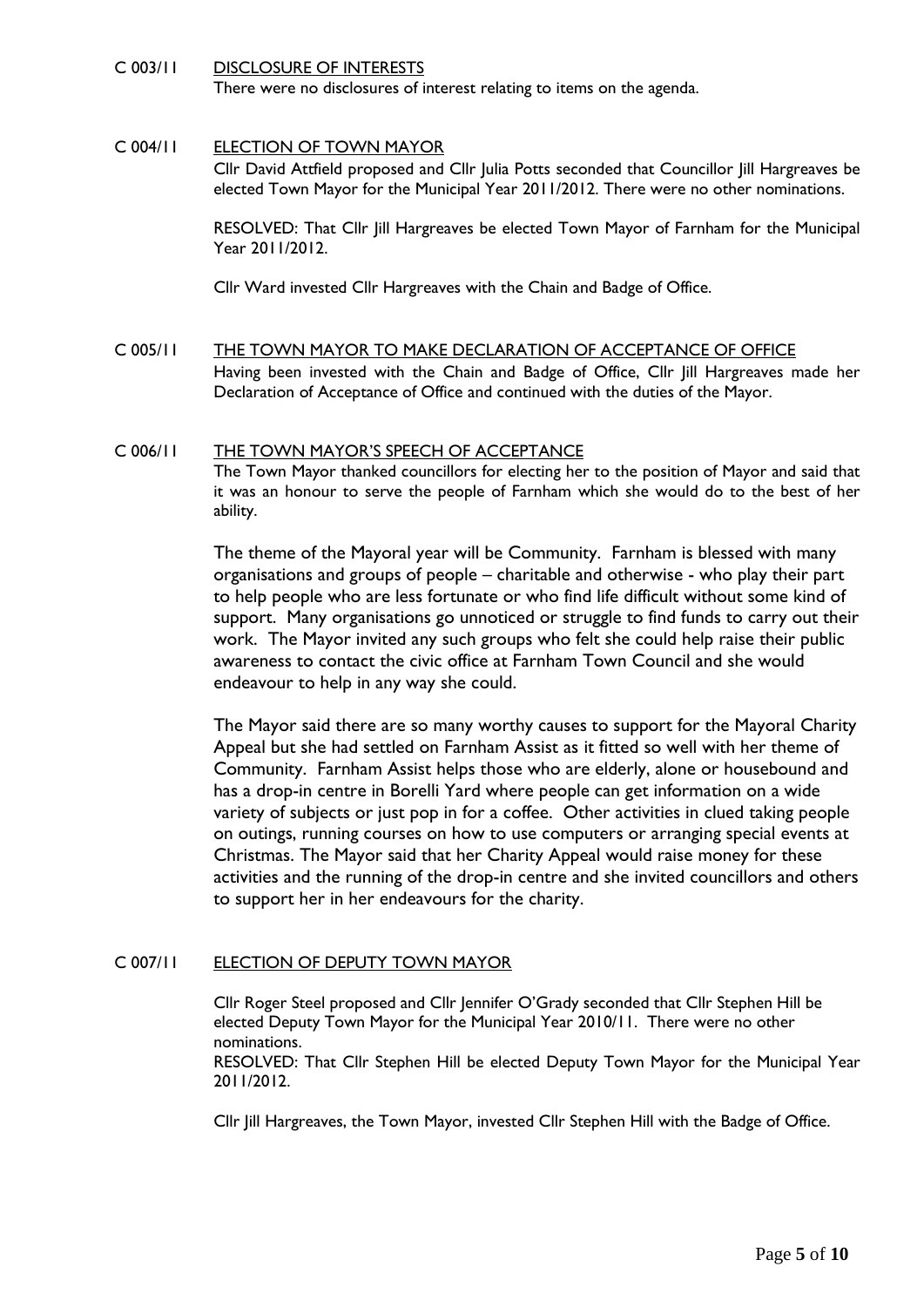#### C 008/11 THE DEPUTY TOWN MAYOR'S DECLARATION OF ACCEPTANCE OF OFFICE

Having received the Badge of Office, Cllr Stephen Hill made his Declaration of Acceptance of Office and thanked the Council for his appointment. He said he was looking forward to a special year in supporting the Mayor.

#### C 009/11 The Town Mayor, presented Mrs Helen Hill with the Deputy Mayoress' Badge

#### C 010/11 VOTE OF THANKS TO RETIRING TOWN MAYOR

A vote of thanks to the retiring Town Mayor, Cllr John Ward, was proposed by Cllr Stephen O'Grady. He thanked Cllr Ward for doing a wonderful job as Town Mayor with almost 300 appointments two thirds of which were also supported by the Mayoress.

In response Cllr John Ward said he had had an exciting and interesting year. It was best described by four 'C's – Council, Children, Churches and Charity – and this has been encapsulation of the 'Big Society' - long before it became a politically acceptable phrase. Cllr Ward thanked his fellow Councillors for the cross-party support he had received during his term of Office. He also thanked the Farnham Herald for their help in publicising people and groups in the town who do so much for others. In conclusion, Cllr Ward thanked the officers of the Town Council for their support and presented a small gift to Ginny Gordon who had stepped in to support the civic role.

#### C 011/11 PRESENTATION OF PAST TOWN MAYOR'S BADGE

The Town Mayor presented Cllr John Ward with a past Town Mayor's Badge and a corsage of flowers and received a corsage of flowers.

#### **Part 1 – Items for Decision**

#### C 012/11 APPPOINTMENT OF REPRESENTATIVES AND WORKING GROUPS AND PANELS

RESOLVED THAT the appointment of any Committees, Working Groups or Task Groups (as set out in Standing Order 57) and representatives of the Council on external bodies take place at the Council Meeting following the Member Induction Workshop on 19th May.

#### **Part 2 – Items Noted**

#### C 013/11 DATE OF NEXT MEETING

Members noted that the next Council Meeting would take place on Thursday 19th May at 7.30pm or at the conclusion of the Member Induction workshop, whichever was the later.

The Town Mayor closed the meeting at 7.35 pm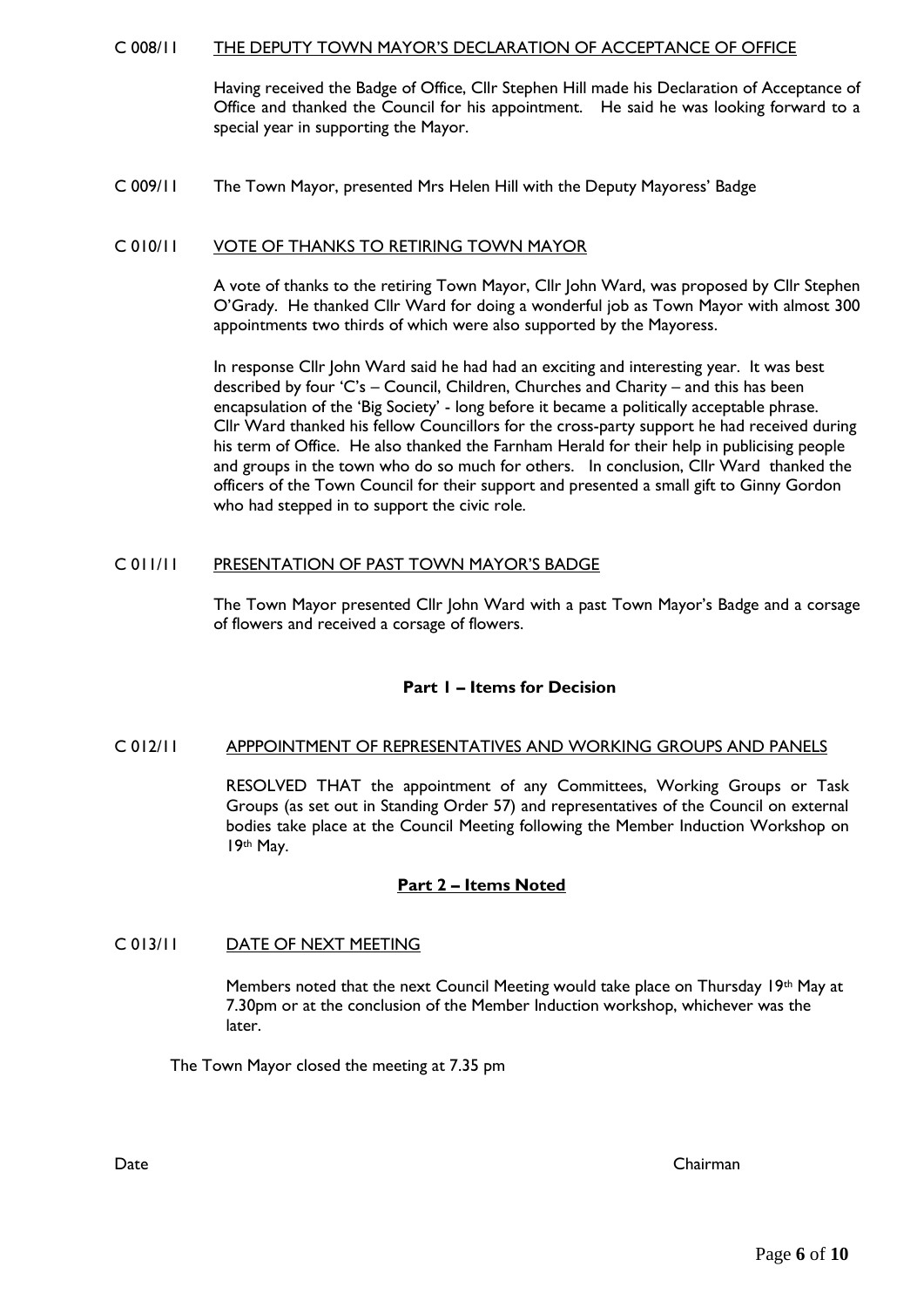



# Report to Council

# **Report to**

Council 19th May 2011

## **Title**

Appointment to Working Groups the HR panel and the Planning Consultative Group

### **1 Purpose of the Report**

To consider the Appointment of Members to Working Groups, the HR Panel and the Planning Consultative Group for 2011/12.

### **2. Background**

- 2.1 When powers are given by Parliament to a council, they are given to the full council. Unless councils make arrangements to delegate some of their functions to committees or officers, decisions can only be made by the full council and councils would need to meet regularly in order to make all the decisions needing to be made. As a result, Parliament allows councils to discharge their functions (section 101(1) of the Local Government Act 1972 (LGA 1972) by delegating them to:
	- a committee; or a sub-committee; or
	- an officer of the authority; or
	- another local authority.
- **2.1** Functions may be discharged by a committee or a sub-committee but **not** by individual councillors (including the chairman of a council or a chairman of a committee). The law relating to principal (Unitary, County or District) authorities has subsequently changed and executive responsibility can rest with an individual member but it is not possible for individual members of a parish council in England or a community council in Wales to exercise such responsibility.
- **2.2** Terms of Reference shape the roles and functions of Committees and Working Groups and how these bodies operate is governed by the Council's Standing orders.
- **2.3** Meeting of the Council and its Committees are open to the public and have public notice requirements (three days before the meeting) but meetings of sub-committees, Working Groups, and Panels do not need any public notice to be given (section 99 of the LGA 972) -although it is good practice to do so.
- **2.4** Councillors may attend meetings of committees to which they have not been appointed but in such cases they will not enjoy all the rights and privileges as councillors. He/she does not, for example, have a right to participate or vote in the meeting nor have a right to obtain confidential information or documentation unless he/she can demonstrate a 'need to know' to enable him/her to perform his/her duties as a councillor.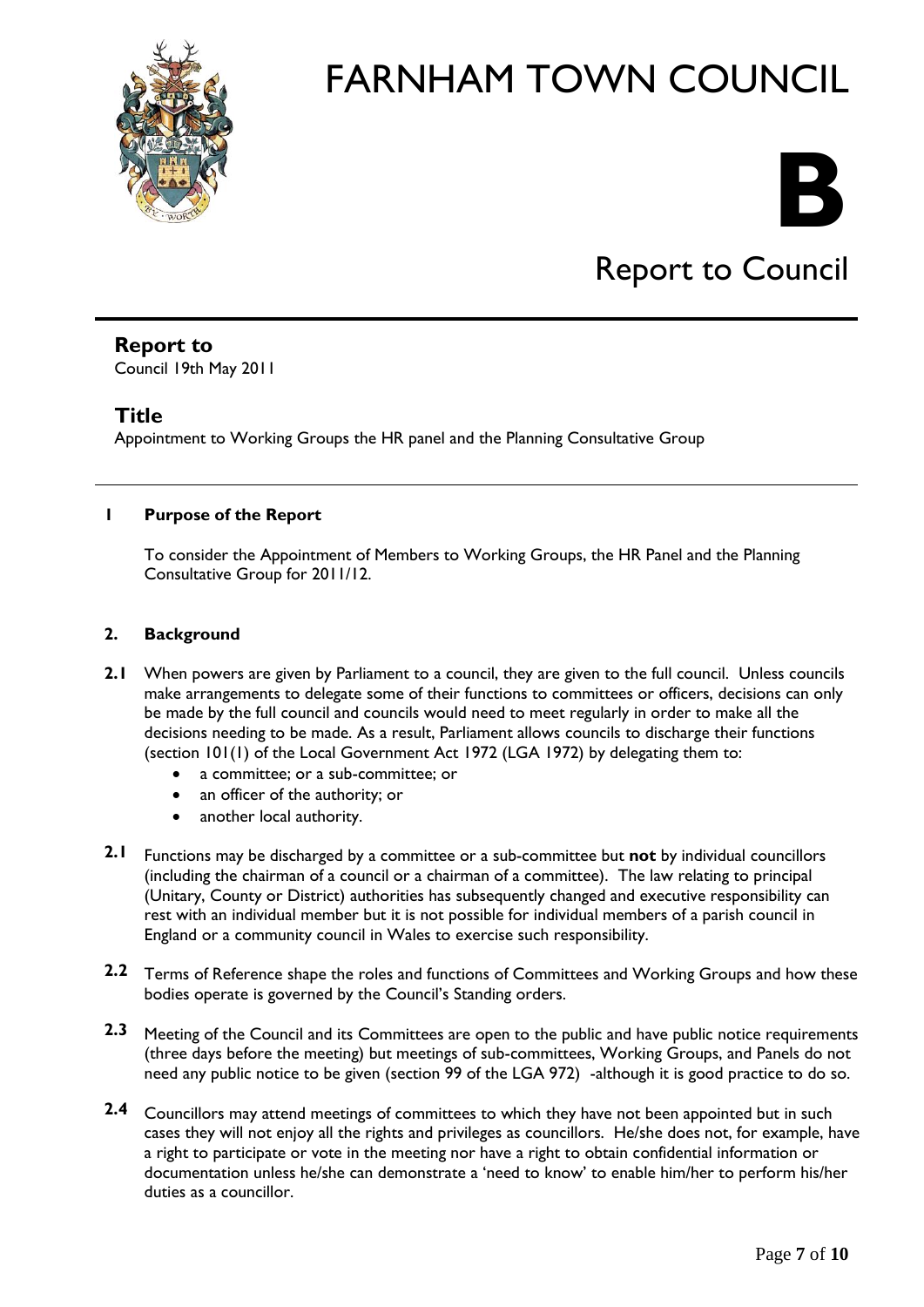#### **Farnham's approach to delegation, Committees and Working Groups**

- **2.5** For the last term of office, Farnham Town Council determined to work through Working Groups rather than Committees to reduce bureaucracy. All decisions and recommendations outside the specific delegated responsibility of the Working Group or the delegated responsibility of Officers are referred to Full Council for consideration and approval. Notes of the Working Groups are considered as Part 1 items of the Council Agenda and as such are able to be debated by Members (For the benefit of new Members, Part 2 items are for information, and part 3 items are Confidential items)
- **2.6** Members are asked to confirm that this is the preferred method of working for the coming term of office. A Working Group is appointed by Full Council and the elected members forming this group are appointed by Full Council.
- **2.7** The purpose of a Working Group is to work directly with Council officers to provide guidance and support to projects and service delivery which are under the delegated responsibility of the officers. Working Groups will not normally have any decision making powers unless agreed specifically by Full Council under their terms of reference.
- **2.8** Farnham's scheme of delegation to the Town Clerk and officers is set out in Part 5 of the Members Information pack.
- **2.9** The appointment of the Officers to attend the Working Group is the responsibility of the Town Clerk. The officers appointed will be responsible for the delivery and management of the services under the terms of reference of the Working Group.

#### **3 Membership of Working Groups**

- **3.1** It was agreed at Council Meetings held on 25 March and 21 May 2009, that the core membership of the Corporate Development and Audit, Cemeteries and Appeals, Farnham in Bloom and Tourism and Events Working Groups should be 5 and that, as far as possible the membership should reflect the political composition of the Council.
- **3,2** In practice this has worked quite well but with a quorum of half the membership (Standing Order 69) there have been some occasions when the Quorum has not been obtained. In practice, with recommendations going to full Council, or with delegated officer responsibilities, meetings have not had to be adjourned and this has not held up the work of the Council. Members may wish to consider increasing the size of Working Groups to six members – without the need to change the quorum.
- **3.3** Council has agreed that the Corporate Development and Audit Working Group should include the Lead Members of the other Working Groups as full Members if they were not already appointed to the core membership of the Corporate Development and Audit Working Group.
- **3.4** The Planning Consultative Group should contain 9 Members, one from each Ward and the Quorum of the Planning Consultative Group is three with one officer in attendance. The Group has Delegated Powers to submit the observations to Waverley Borough Council.
- **3.5** The HR Panel includes the Lead Member of Corporate Development and Audit as one of its members and Chair of the Panel.

#### **4 Voting for appointments**

- **4.1** It has been the Town Council's practice to suspend voting by hands (standing order 8) and vote by confidential paper ballot to appoint members to Working Groups.
- **4.2** It is proposed that this practice be adopted for the appointment of Members to Working Groups for 2010/2011.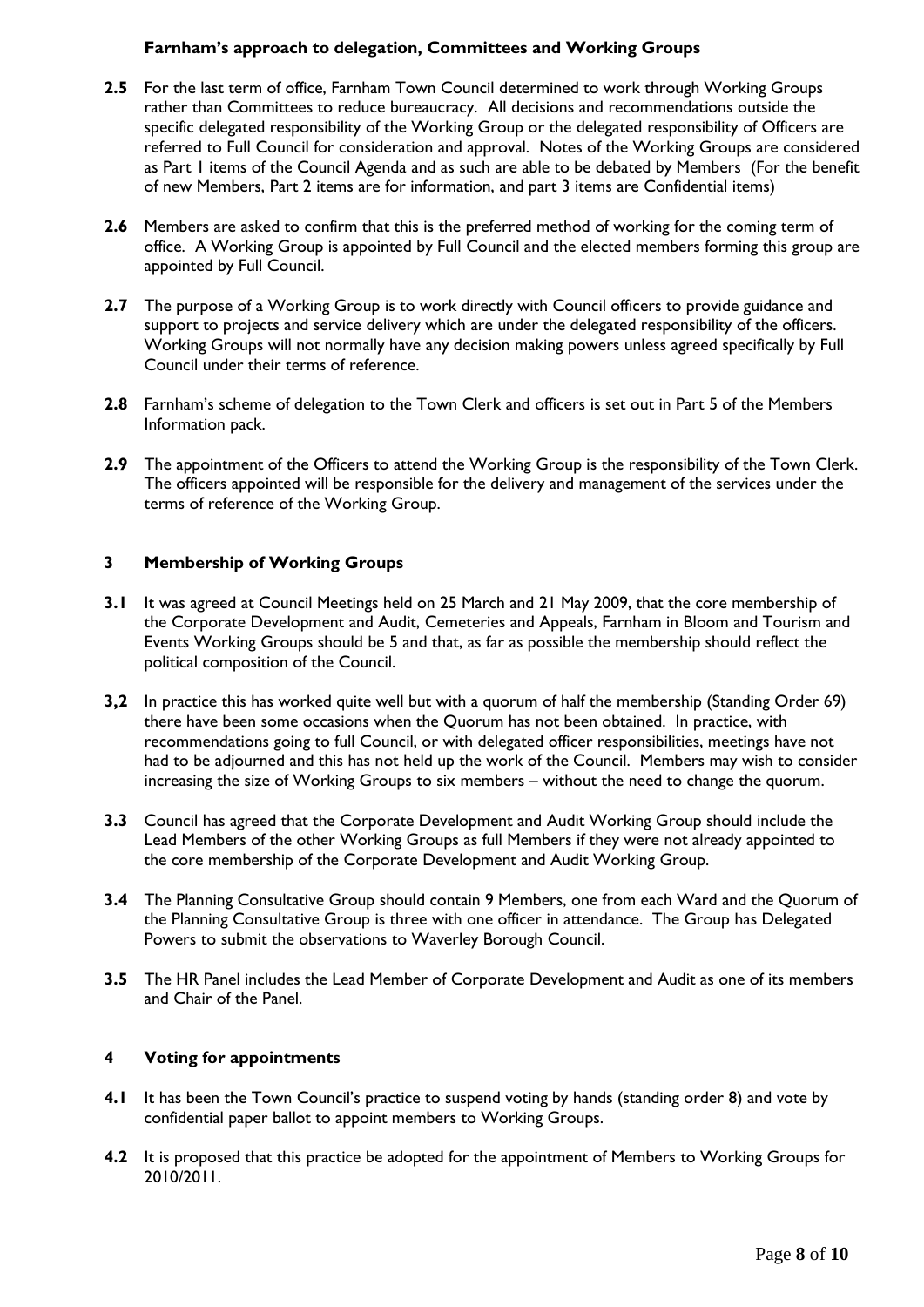**4.3** Members should note that under Standing Order 59 that Working Groups should reflect the political composition of the Council. The Council has 18 Councillor. The Conservative Group has 16 councillors and there is one Liberal Democrat Councillor and one independent councillor. In practice this means the minority councillors could have one place on each Working Group or Panel..

#### **5 Recommendations**

The table below identifies the membership of Working Groups in 2010/11. A separate sheet indicating preferences for 2011/12 will be circulated once Councillor preferences have been received.

| <b>Working Group</b>                   | <b>Membership 2010 / 2011</b> | <b>Proposed</b><br>Membership<br>2011/2012 |
|----------------------------------------|-------------------------------|--------------------------------------------|
| <b>Cemeteries and Appeals</b>          | Carole Cockburn LM            |                                            |
| (Membership 5)                         | Victor Duckett*               |                                            |
|                                        | Lucinda Fleming               |                                            |
|                                        | <b>Jill Hargreaves</b>        |                                            |
|                                        | Carlo Genziani                |                                            |
|                                        |                               |                                            |
| <b>Corporate Development and Audit</b> | Lucinda Fleming LM            |                                            |
| (Core Membership 5)                    | <b>Jill Hargreaves</b>        |                                            |
|                                        | <b>Stephen Hill</b>           |                                            |
|                                        | Janet Maines*                 |                                            |
|                                        | Stephen O'Grady               |                                            |
|                                        | Carole Cockburn (LM C&A WG)   |                                            |
|                                        | Carlo Genziani (LM PCG)       |                                            |
|                                        |                               |                                            |
| <b>Farnham in Bloom</b>                | Jill Hargreaves LM            |                                            |
| (Membership 5)                         | David Attfield*               |                                            |
|                                        | <b>Victor Duckett</b>         |                                            |
|                                        | Pat Frost                     |                                            |
|                                        | Stephen O'Grady               |                                            |
|                                        |                               |                                            |
| <b>Tourism and Events</b>              | Stephen O'Grady LM            |                                            |
| (Membership 5)                         | Victor Duckett*               |                                            |
|                                        | Jill Hargreaves               |                                            |
|                                        | <b>Stephen Hill</b>           |                                            |
|                                        | Denise Le Gal                 |                                            |
|                                        | <b>Chris Storey</b>           |                                            |
|                                        |                               |                                            |
| <b>Planning Consultative</b>           | Carlo Genziani LM             |                                            |
| (Membership 9 - one per ward)          | David Attfield                |                                            |
|                                        | <b>Victor Duckett</b>         |                                            |
|                                        | Lucinda Fleming               |                                            |
|                                        | <b>Bob Frost</b>              |                                            |
|                                        | Jill Hargreaves               |                                            |
|                                        | Janet Maines                  |                                            |
|                                        | Stephen O'Grady               |                                            |
|                                        | <b>Chris Storey</b>           |                                            |
|                                        |                               |                                            |
| <b>HR Panel</b>                        | Lucinda Fleming LM            |                                            |
| (Membership 5)                         | David Attfield*               |                                            |
|                                        | Pat Frost                     |                                            |
|                                        | Denise Le Gal                 |                                            |
|                                        | Janet Maines                  |                                            |
|                                        |                               |                                            |

**\*Note: Under Standing Order 59 these Councillors would qualify to be appointed for the Working Group to reflect the political composition of the Council.**